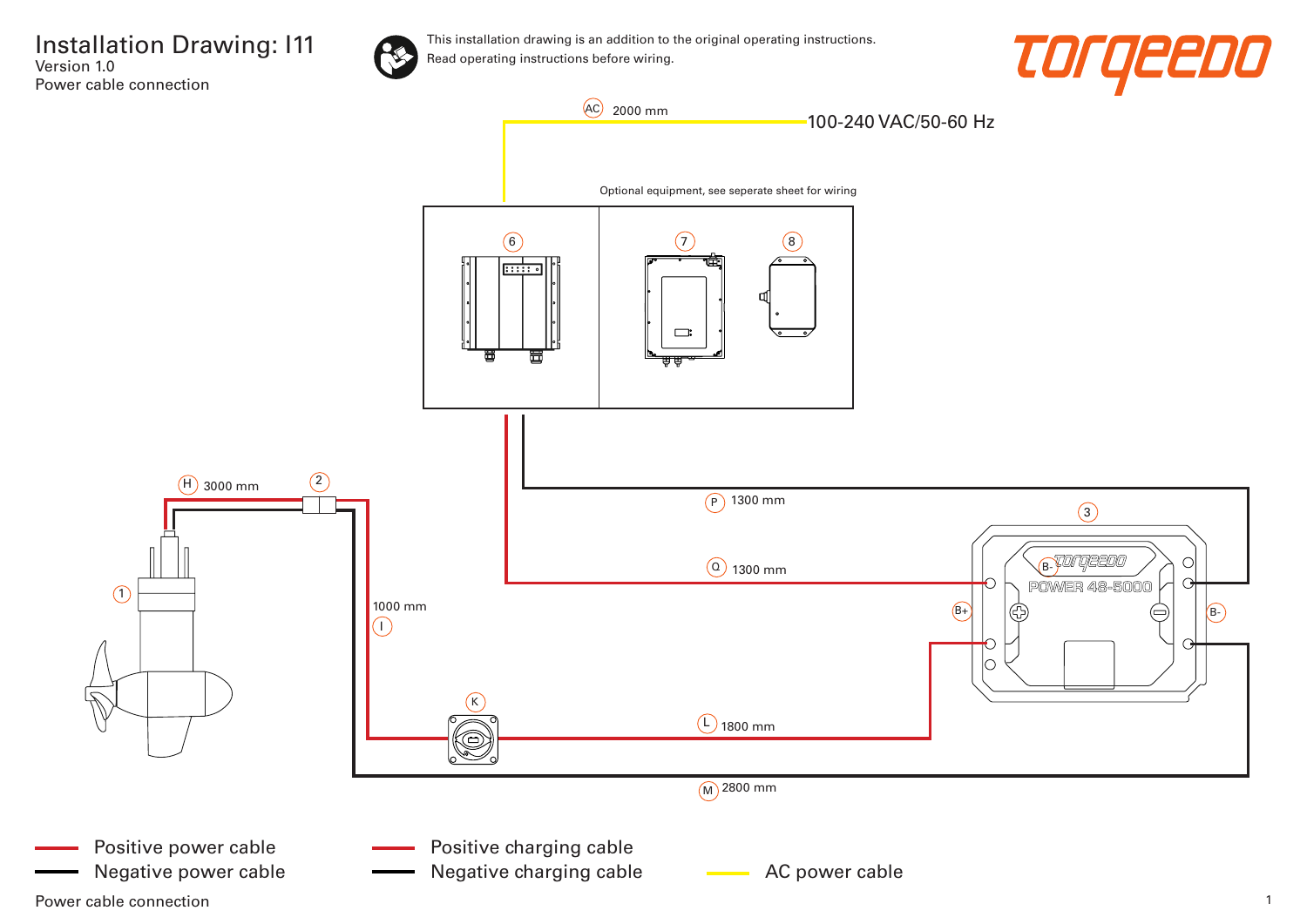Installation Drawing: I11 Version 1.0 System ground connection



This installation drawing is an addition to the original operating instructions. Read operating instructions before wiring.





## Use for boats with common point for grounding



25 mm2 grounding cable

System ground connection 2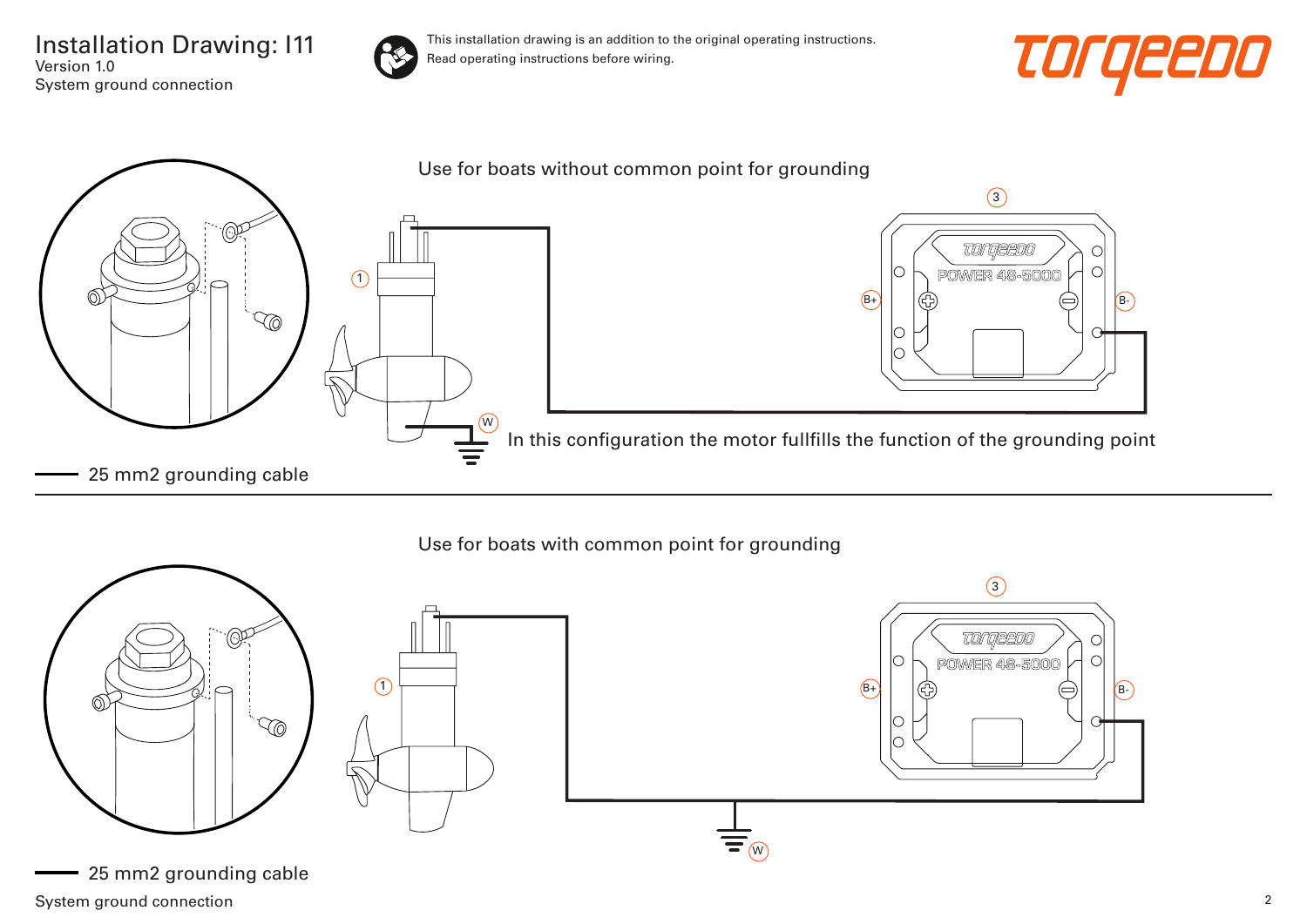Installation Drawing: I11 Version 1.0 System ground connection



This installation drawing is an addition to the original operating instructions. Read operating instructions before wiring.





In case the charger is permanently installed in the boat, the charger housing or its AC PE and battery minus pole must be connected to the common grounding point. The AC connection requires specialist knowledge and may only be carried out by qualified personnel. If necessary, have the planning and installation carried out by a specialist.

**NOTE!** To charge the batteries in the boat, a land connection in the boat with galvanic isolator or isolation transformer is required according to applicable national requirements (e.g. DIN EN ISO 13297, ABYC E-11).



25 mm2 grounding cable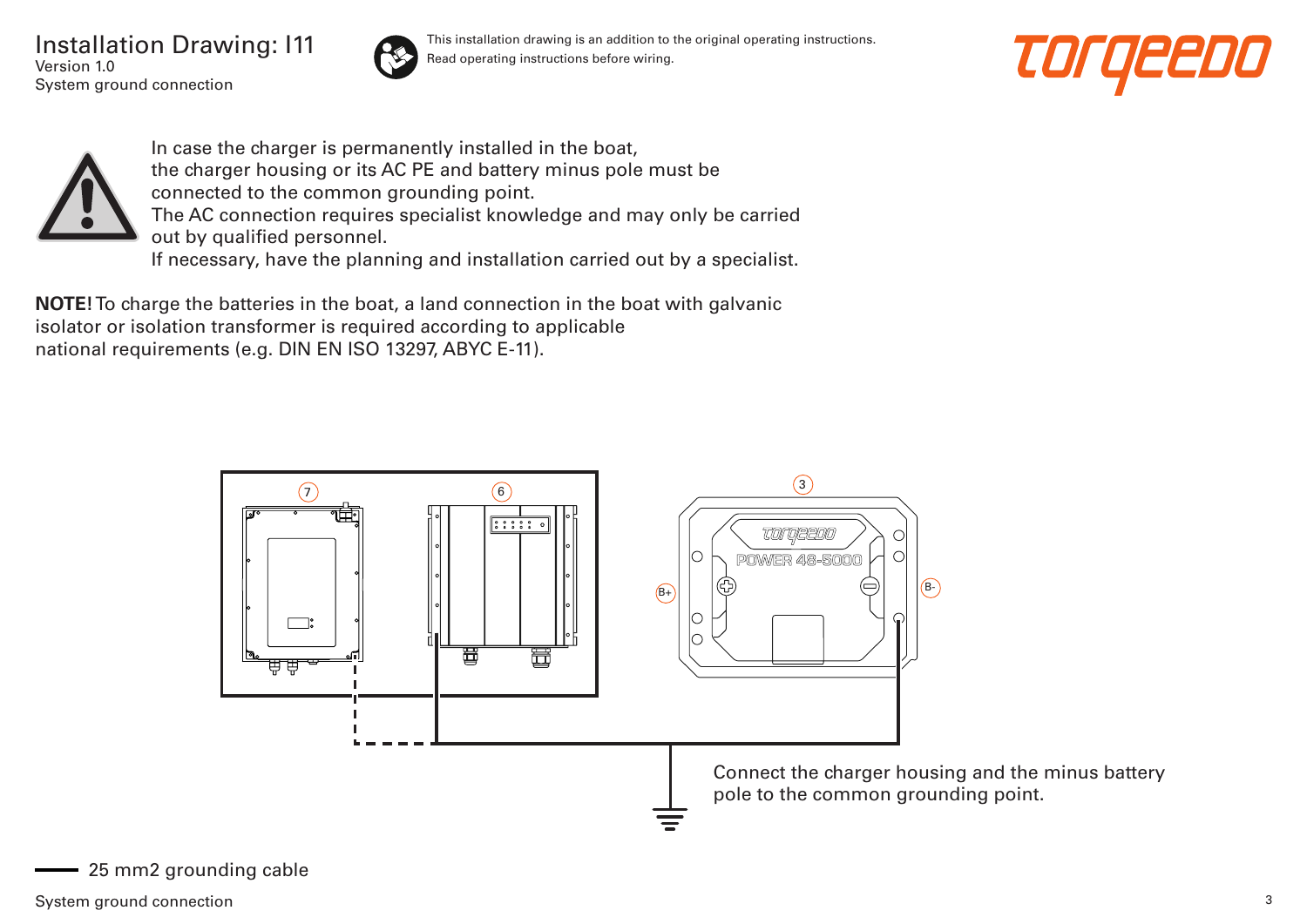Installation Drawing: I11 Version 1.0 Data cable connection



This installation drawing is an addition to the original operating instructions. Read operating instructions before wiring.



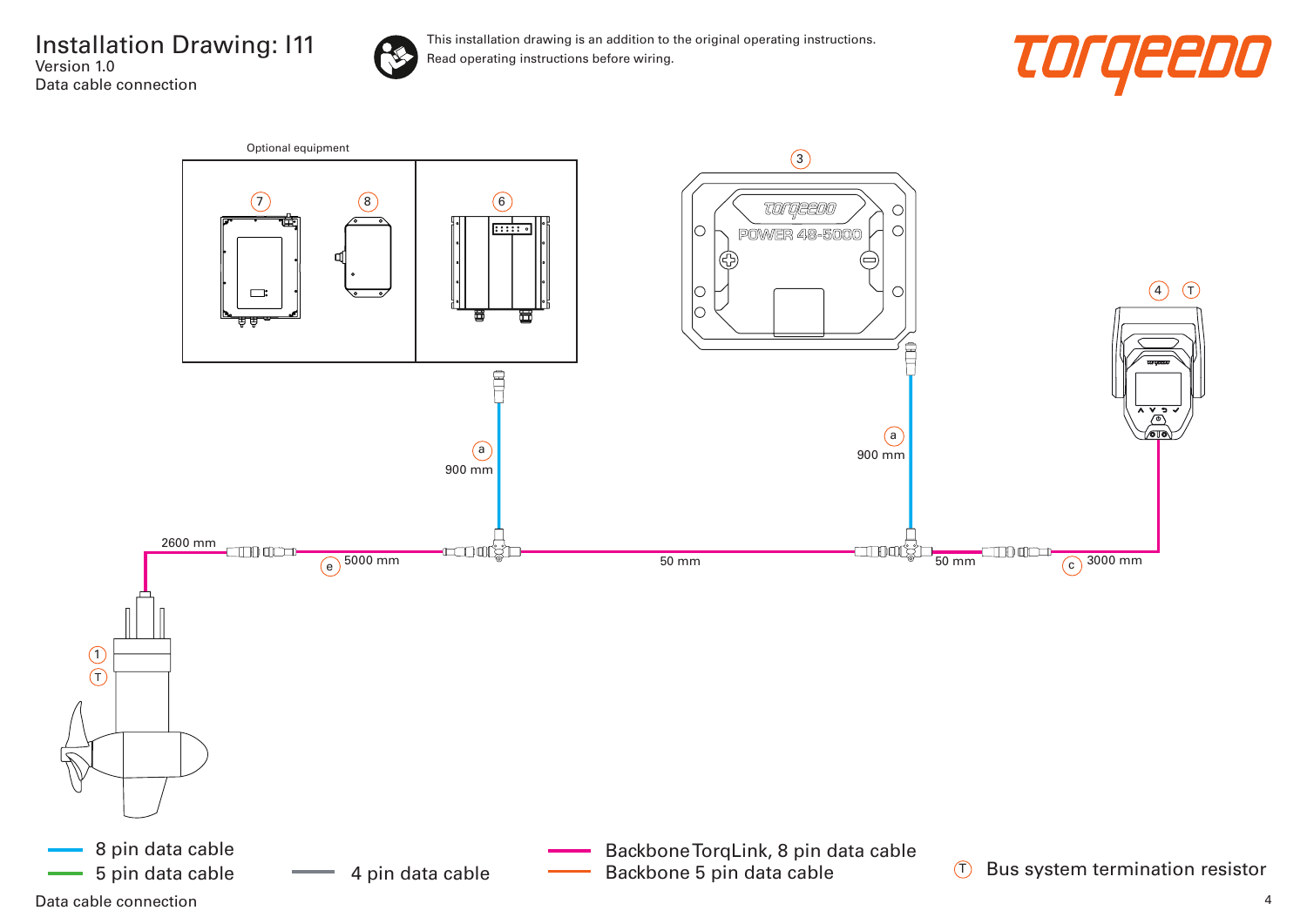## Installation Drawing: I11 Version 1.0 Bill of material/Legend/Information



This installation drawing is an addition to the original operating instructions. Read operating instructions before wiring.



| Pos.                 | Item number | Name                                             | <b>Remarks</b>                                                                                                          |
|----------------------|-------------|--------------------------------------------------|-------------------------------------------------------------------------------------------------------------------------|
| $\mathbf{1}$         | 1269-00     | Cruise 6.0 FP TorgLink                           |                                                                                                                         |
| H, I, K,<br>L, M     |             | Cable set with battery switch                    | See picture for cable length                                                                                            |
| $\overline{2}$       |             | Power connector                                  | max. 175 A                                                                                                              |
| $\mathsf b$          |             | Backbone TorgLink cable 8-pin                    | 5000 mm                                                                                                                 |
|                      |             |                                                  |                                                                                                                         |
| 3                    | 2104-00     | Power 48-5000                                    | Select TorqLink-Battery in throttle menu!                                                                               |
| a                    |             | T-Cable 8-pin                                    | 900 mm/50 mm,<br>Do not extend!                                                                                         |
| not illus-<br>trated |             | + Battery pole adapter<br>- Battery pole adapter | Not needed for your configuration                                                                                       |
|                      |             |                                                  |                                                                                                                         |
| W                    |             | System ground                                    | min. 25 mm2, not included                                                                                               |
|                      |             |                                                  |                                                                                                                         |
| $\overline{4}$       | 1976-00     | <b>TorgLinkThrottle</b>                          |                                                                                                                         |
| C                    |             | Backbone TorqLink cable 8-pin                    | 3000 mm                                                                                                                 |
|                      |             |                                                  |                                                                                                                         |
| 6                    | 2213-00     | Charger Power 48                                 | 650 W, for AC charging while running use Fast<br>charger Power 48 2212-00;<br>Not compatible with solar charger 2218-00 |
| P                    |             | + DC charge cable                                | 1300 mm; Do not extend!                                                                                                 |
| $\Omega$             |             | - DC charge cable                                | 1300 mm; Do not extend!                                                                                                 |
| $B+$                 |             | + Battery pole                                   | 7,5 Nm                                                                                                                  |
| $B -$                |             | - Battery pole                                   | 7.5 Nm                                                                                                                  |
| AC.                  |             | AC power cable                                   | 2000 mm                                                                                                                 |
| a                    |             | T-Cable 8-pin                                    | 900 mm/50 mm,<br>Do not extend!                                                                                         |

| Pos.           | Item number        | Name                                         | Remarks                                                                                                           |
|----------------|--------------------|----------------------------------------------|-------------------------------------------------------------------------------------------------------------------|
|                | Optional equipment |                                              |                                                                                                                   |
|                |                    |                                              |                                                                                                                   |
| $\overline{7}$ | 2212-00            | Fast charger Power 48                        | 2900W                                                                                                             |
| P              |                    | + DC charge cable                            | 2400 mm; Do not extend!                                                                                           |
| $\Omega$       |                    | - DC charge cable                            | 2400 mm; Do not extend!                                                                                           |
| $B+$           |                    | + Battery pole                               | 7,5 Nm                                                                                                            |
| $B -$          |                    | - Battery pole                               | 7,5 Nm                                                                                                            |
| <b>AC</b>      |                    | AC power cable                               | 1000 mm                                                                                                           |
| a              |                    | T-Cable 8-pin                                | 900 mm/50 mm,<br>Do not extend!                                                                                   |
|                |                    |                                              |                                                                                                                   |
| 8              | 2218-00            | Solar charge controller for<br>Power 48-5000 | For TorqLink system only!<br>Only as stand alone charger or in combination<br>with 2212-00 Fast charger Power 48! |
| P              |                    | + Charge cable                               | 1500 mm                                                                                                           |
| $\Omega$       |                    | - Charge cable                               | 1500 mm                                                                                                           |
| $\mathsf{R}$   |                    | + Input solar cable                          | 150 mm                                                                                                            |
| S              |                    | - Input solar cable                          | 150 mm                                                                                                            |
| a              |                    | T-Cable 8-pin                                | 900 mm/50 mm,<br>Do not extend!                                                                                   |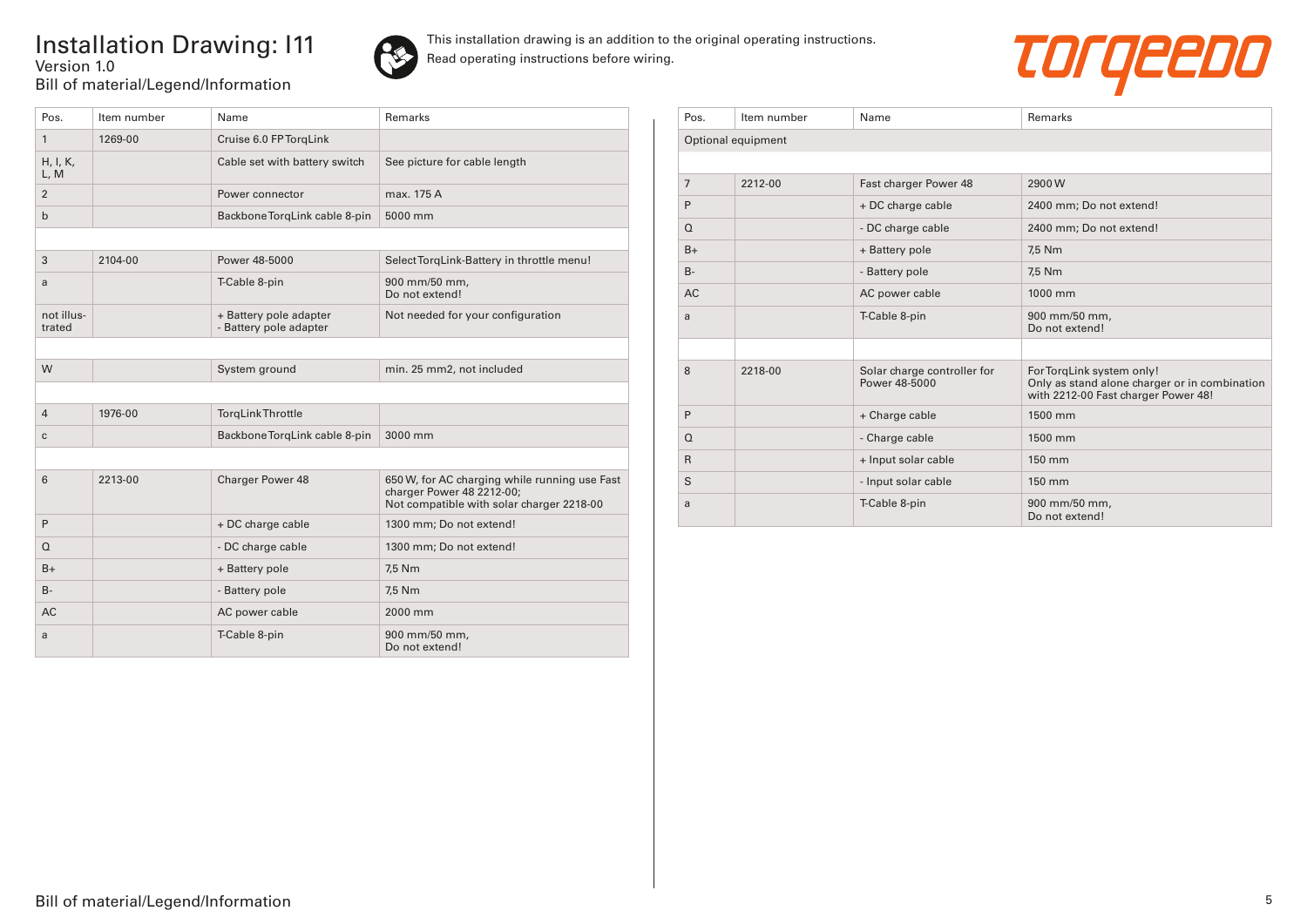

This installation drawing is an addition to the original operating instructions.

Read operating instructions before wiring.



Connect the cruise motor and terminator to each end of the backbone.

The TorqLink bus system requires a terminator (terminating resistor) at both ends of the backbone in order to function correctly.

One of the terminators is located in the "Terminator Single", "Terminator Twin", "Throttle 1918-00", "Throttle 1976-00" , the other is built into the cruise motor. Therefore, when installing, make sure that the components "Terminator" and "Cruise motor" are each connected to one end of the backbone. The connection position of the remaining components on the backbone can be freely selected.

Keep the following points in mind when planning:

- An earthing point is required for your Torqeedo system. Take into account the connection and the cables required for this in your planning. The required cable cross-sections can be found in the section Tools, equipment and material.
- First determine and plan the installation positions of all components.
- Measure the required length of the TorqLink backbone.<br>• Measure the lengths of all required stub lines (cable co
- Measure the lengths of all required stub lines (cable connection between component and TorqLink backbone).
- When planning, please note that TorqLink drop cables must not be extended. If necessary, plan the TorqLink backbone so that the components can be connected through the TorqLink drop cable without an extension. If necessary, extend the TorqLink backbone to connect a component that is far away; you can find corresponding extensions in our accessories catalogue.
- Cables must be fixed every 400 mm, plan attachment material. In places where fastening is not possible, a scuff guard must be fitted.
- Openly laid cables (e.g. inflatable boat) must be protected with chafing protection, plan sufficient material.
- When planning, please note not to bundle power cables with data or antenna cables (e.g. radios) for other loads.
- Observe the minimum bending radius of the cables when planning.
- If a second earthed onboard power system is available, ensure that both systems use a common earthing point.
- Live parts must be fitted or installed with protection against accidental contact; the necessary installation space must be taken into account during the planning stage.
- Always connect batteries as the last component to the system to avoid short circuits and voltage peaks.
- Do not extend drop cables, extend backbone if necessary.
- Protect plugs and contacts against contamination before installing them.
- Do not pull at the cables.
- Do not twist cables.
- Do not install cables in permanently wet areas such as bilges.
- Install cables free of chafing and not around sharp edges, if necessary, attach chafing protection.<br>• Maintain bending limits
- Maintain bending limits.
- Install plug connections free of tension and load.

Observe the minimum bending radius when laying all cables:



| Torgeedo data cable  | 8 x diameter                                 |
|----------------------|----------------------------------------------|
| Torgeedo power cable | 8 x diameter                                 |
| Farth cable          | see cable manufacturer's specifica-<br>tions |
| Other power cables   | see cable manufacturer's specifica-<br>tions |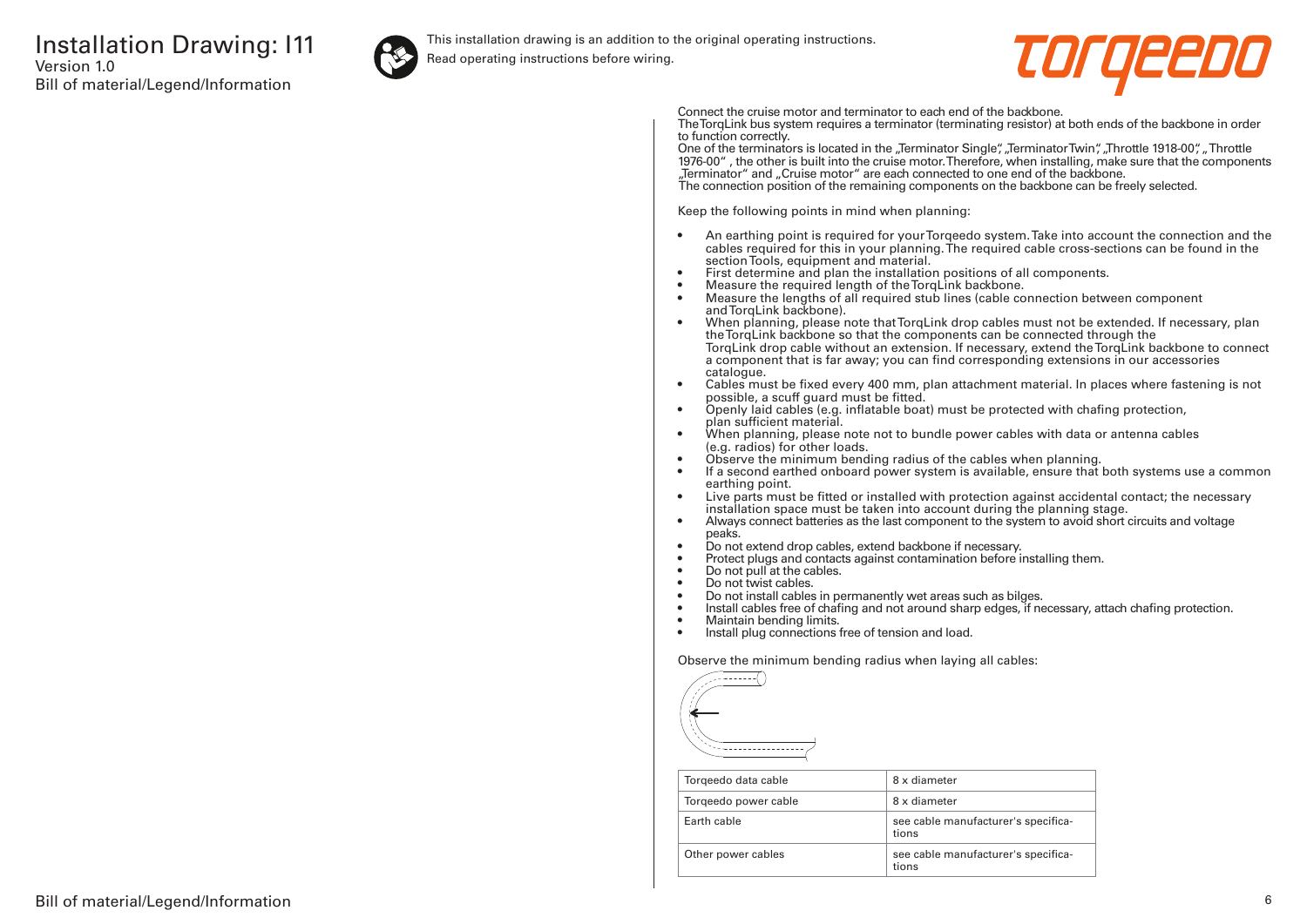Installation Drawing: I11 Version 1.0 Power cable connection



This installation drawing is an addition to the original operating instructions. Read operating instructions before wiring.





Positive power cable Negative power cable **AC AC power cable** AC power cable Negative charging cable

Power cable connection  $\overline{7}$